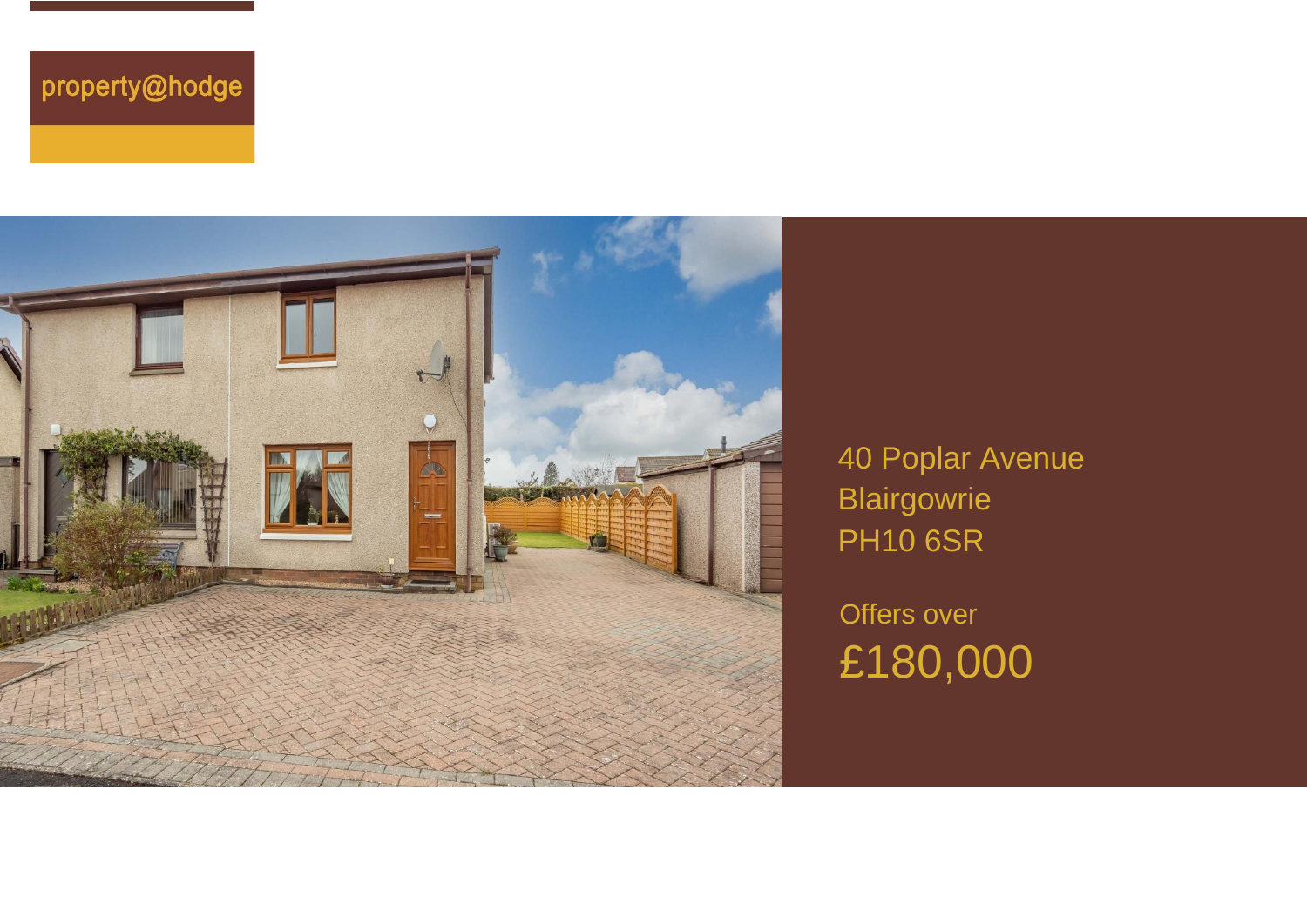Situated within a cul-de-sac in a quiet residential area, close to both primary and secondary schools, this beautifully presented semi-detached villa offers spacious family accommodation with driveway for several cars and a rear garden with a large shed.

The accommodation has been upgraded over the past few years including a new kitchen, bathroom, double glazing and a sun room extension to the rear. The property comprises: entrance hallway with understair storage cupboard, lounge, dining kitchen, sun room, two bedrooms and a family bathroom. The property benefits from gas central heating and double glazing.

Externally the large mono block driveway leads from the front of the property to the rear garden. The rear garden is very well maintained with an area of lawn, shed and seating area.

Early viewing is highly recommended of this lovely home.

**Lounge** 13'1 x 10'10 (3.99 x 3.3) A good sized room with a large front facing window. Door to kitchen.

# **Kitchen** 14'1 x 7'9 (4.29 x 2.36)

Offering views of the rear garden, this recently installed modern kitchen is fitted with a range of base and wall units, integrated gas hob and electric oven. The freestanding appliances include a slim line dishwasher, washing machine and fridge freezer and are all included in the sale. There is ample space for dining furniture. Door giving access to the modern sun room extension.

## **Sunroom** 12'5 x 11'7 (3.78 x 3.53)

The extensive sunroom was added a few years ago and enhances the living space of this property. Overlooking the rear garden, with tiled flooring and a side facing access door.

**Master Bedroom** 10'9 x 9'11 (3.28 x 3.02) With built-in walk in cupboard and a front facing window.

**Bedroom 2** 11'0 x 7'4 (3.35 x 2.24) Offering views of the rear garden.

# **Family Bathroom** 6'3 x 5'5 (1.91 x 1.65)

A modern bathroom fitted with a white w.c., wash hand basin and bath with mains shower over. Heated towel rail. Rear facing opaque window.





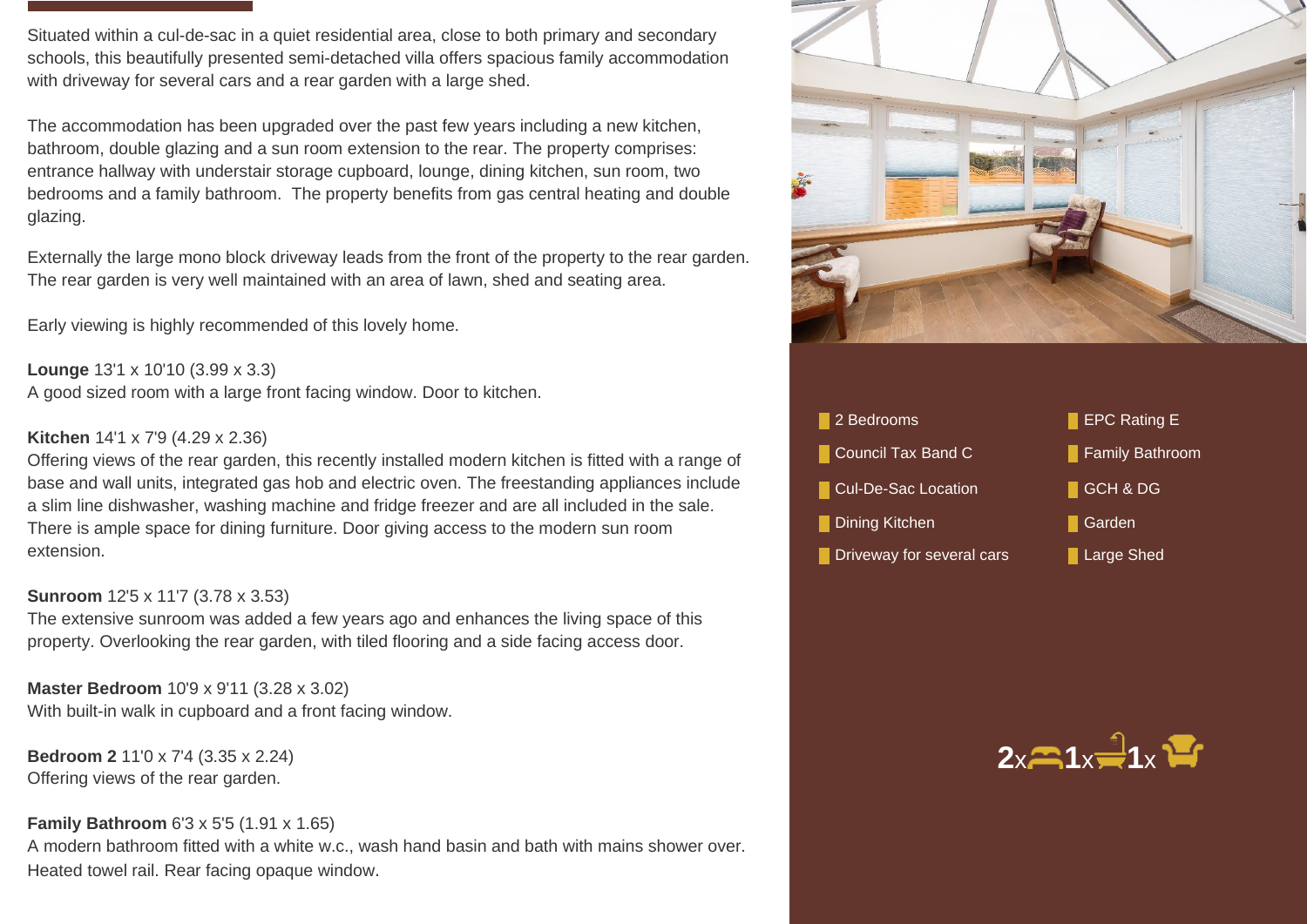